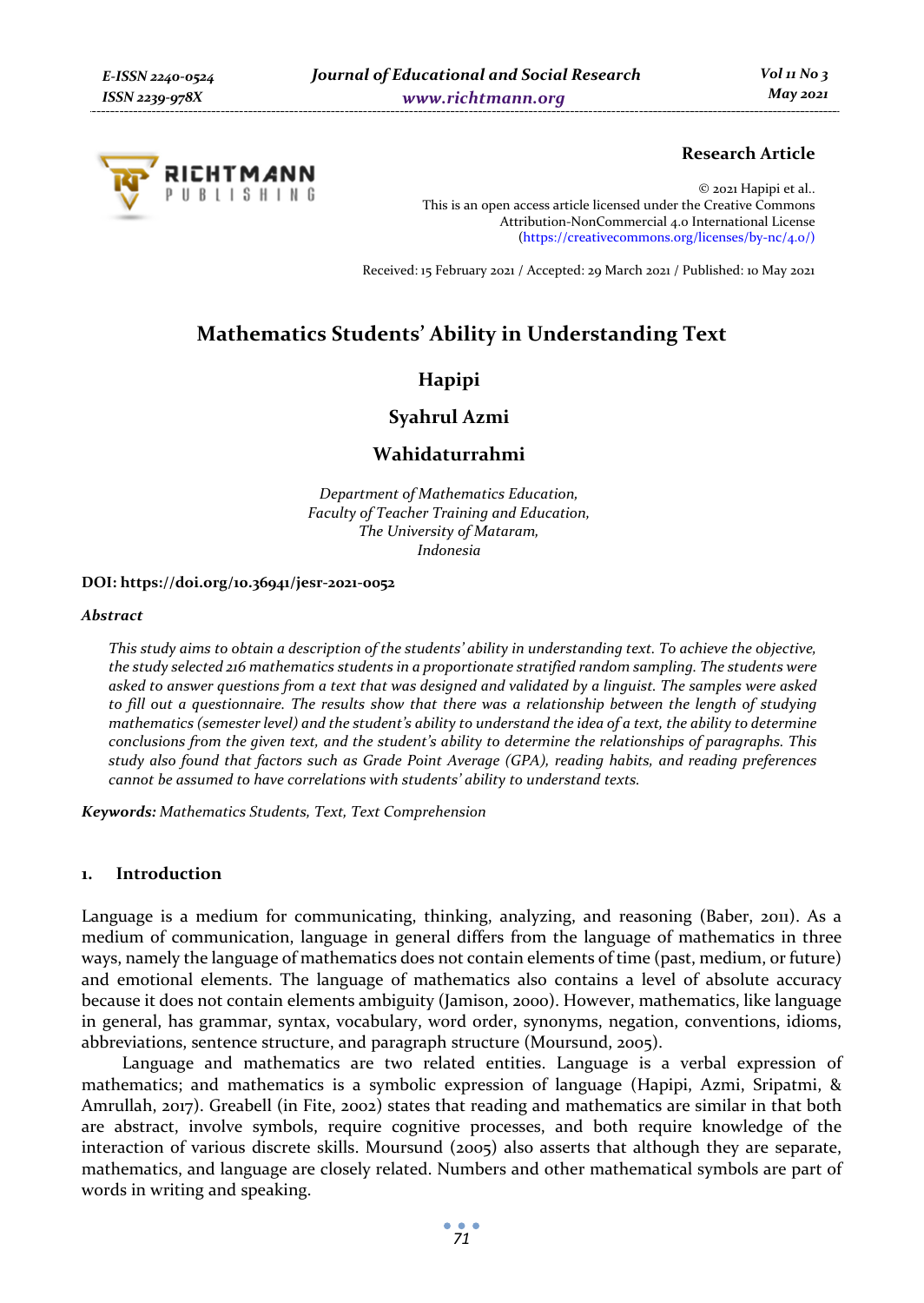Both language and mathematics, as stated by MacGregor and Price (in Fite, 2002), require cognitive abilities to process and understand the symbols used. The ability to understand symbols is the basis for understanding language and mathematics. Furthermore, Khisty and MacGregor (in Wiest, 2003) also emphasize that although language and mathematics are different in expressing their concepts, it needs to be realized that every mathematics lesson is also a language lesson. Fang and Chapman (2020) state that reading can be a way to help students get ideas, build background knowledge, seek explanations, develop motivation, and improve math competence. Moreover, writing activities, which are related to language, have a positive impact on the language of mathematics (Atasoy & Baki, 2020).

Text is a script in the form of original words from an author; or written materials for the basis of giving lessons, giving speeches, etc. Text can also be written discourse (KBBI, 2021). Therefore, structured texts follow standard language rules. Mahsun (2013) states that text is a complete expression of the human mind in which there is a situation and context. It can be said that each text is arranged in the thinking pattern and structure of each individual.

Furthermore, Bergqvist, Theens, and Österholm (2018) reveal that the reading ability or the ability of students to understand text is needed to work on and complete math tasks. This is reinforced by the findings of Jordan, Kaplan, and Hanich (2002) from their research that reading ability affects the development of children's mathematical abilities. Moreover, reading comprehension skills, according to (Andanik & Fitrianawati, 2018)Andanik and Fitrianawati (2018) have a positive effect or have a strong correlation to the ability to solve math word problems. Several studies also show the same thing, that language skills are related to one's math skills (Chow & Ekholm, 2018; Purpura & Ganley, 2014; Vukovic & Lesaux, 2013).

Ramelan (2008) states that a person can identify the main idea of a text well if it is supported by the ability to reason logically and the ability to draw logical inferences from available information. Therefore, it can be said that a person's ability to understand texts is determined by the ability to reason, think logically, and systematically, all of which are closely related to mathematical abilities.

Hapipi et al. (2017) also found that there is a relationship between people who study mathematics and their ability to understand texts. These findings are based on a study of the comparison of the ability of mathematics students with non-mathematics students in understanding texts. It was found that the ability of mathematics students was better in terms of making inferences and determining relationships between paragraphs than non-mathematics students. However, because the study compared various backgrounds, a sample of mathematics students was taken with the assumption of uniformity. Therefore, a more detailed study, one of which is by looking at the length of study (semester level), is very open to being explored.

# **2. Method**

*E-ISSN 2240-0524 ISSN 2239-978X*

The data were collected from mathematics students in Mataram of West Nusa Tenggara, Indonesia. The students are majoring in mathematics education. They are prospective high school teachers. The students were of semesters  $1, 3, 5,$  and  $7$ . The sample of students was taken using proportionate stratified random sampling technique, considering the diverse and tiered population conditions. This refers to the opinion of Sugiyono (2008), which states that this sampling technique is used when the population has members/elements that are not homogeneous and proportionally stratified. The number of samples in this study was 216 students with the following distribution.

| <b>Semester</b> | <b>Total</b> |
|-----------------|--------------|
|                 |              |
|                 |              |
|                 |              |
|                 |              |
| Total           | 216          |

**Table 1:** Semester Distribution and Number of Respondents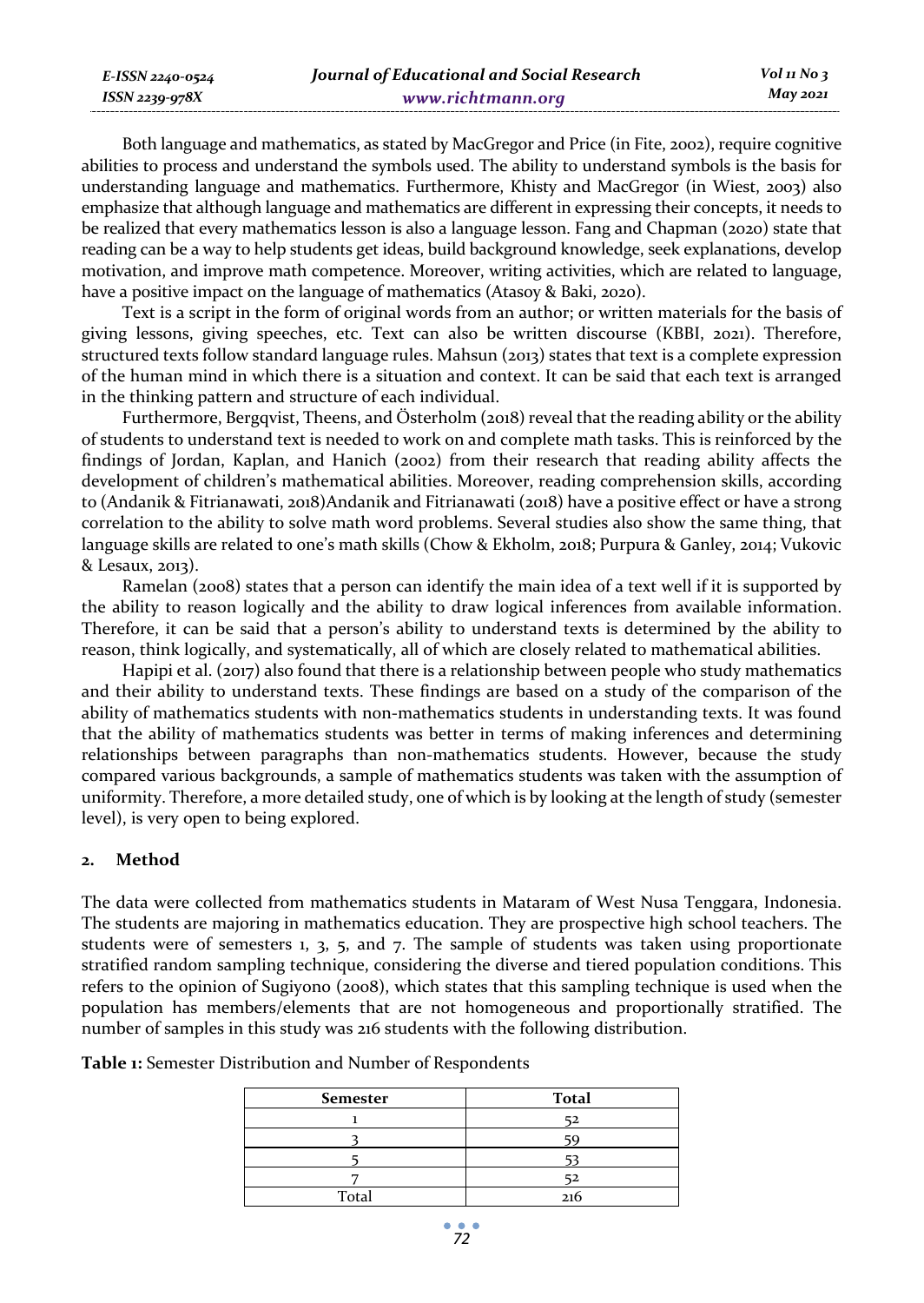Respondents were then given a reading test package that contained text and questions. The test package was developed and validated by a linguist. The questions measure five main points: (1) the ability to determine the idea of a paragraph; (2) the ability to determine the relationship between paragraphs; (3) the ability to draw conclusions from a text; (4) the ability to determine the title of a text; and (5) the ability to predict the content of the next paragraph should the text be continued. In addition to a reading test package, respondents were also asked to fill out a questionnaire that were generally categorized into three main issues: (1) in terms of time spent, how intensively students read; (2) the type or type of books they enjoy reading; and (3) report on their academic progress shown by the GPA. The data is then processed and analyzed using analyzer software.

# **3. Results and Discussion**

The findings related to students 'ability to understand text are presented in four categories: (1) semester level, (2) cumulative Grade Point Average (GPA) correlation data, (3) daily reading time correlation, and (4) the correlation of types of books read with students' understanding scores of texts. The four data are presented in the following sequence.

# *3.1 Text Comprehension Based on Semester Level*

The semester level is intended to determine the ability of students to understand the text based on the depth level of the mathematics material they have studied and how long they have struggled and studied Mathematics. Unquestionably, students of  $7<sup>th</sup>$  semester have studied mathematics longer, more intensively, and more deeply compared to students in lower semesters. Students of  $7<sup>th</sup>$  semester have taken at least 92 credits (Pendidikan Matematika FKIP Unram, 2015) for about 3.5 years. The students of semester 1 have only taken 10 credits with a duration of about 0.5 years. Based on the results of data analysis, it is revealed that in general, the semester has a great impact to their ability to understand texts.



**Figure 1:** Students' Ability to Understand Text Based on Semester Level

The graph above shows that there is a percentage variation of students answering correctly for the five categories of questions. In the first four categories (the ability to determine paragraph ideas, the ability to determine text titles, the ability to determine relationships between paragraphs, and the ability to make conclusions), the students of 7th semester were the highest. On the ability to determine the main idea of paragraphs in a text, they are also better than that of students of 5th, 3rd, and 1st semesters.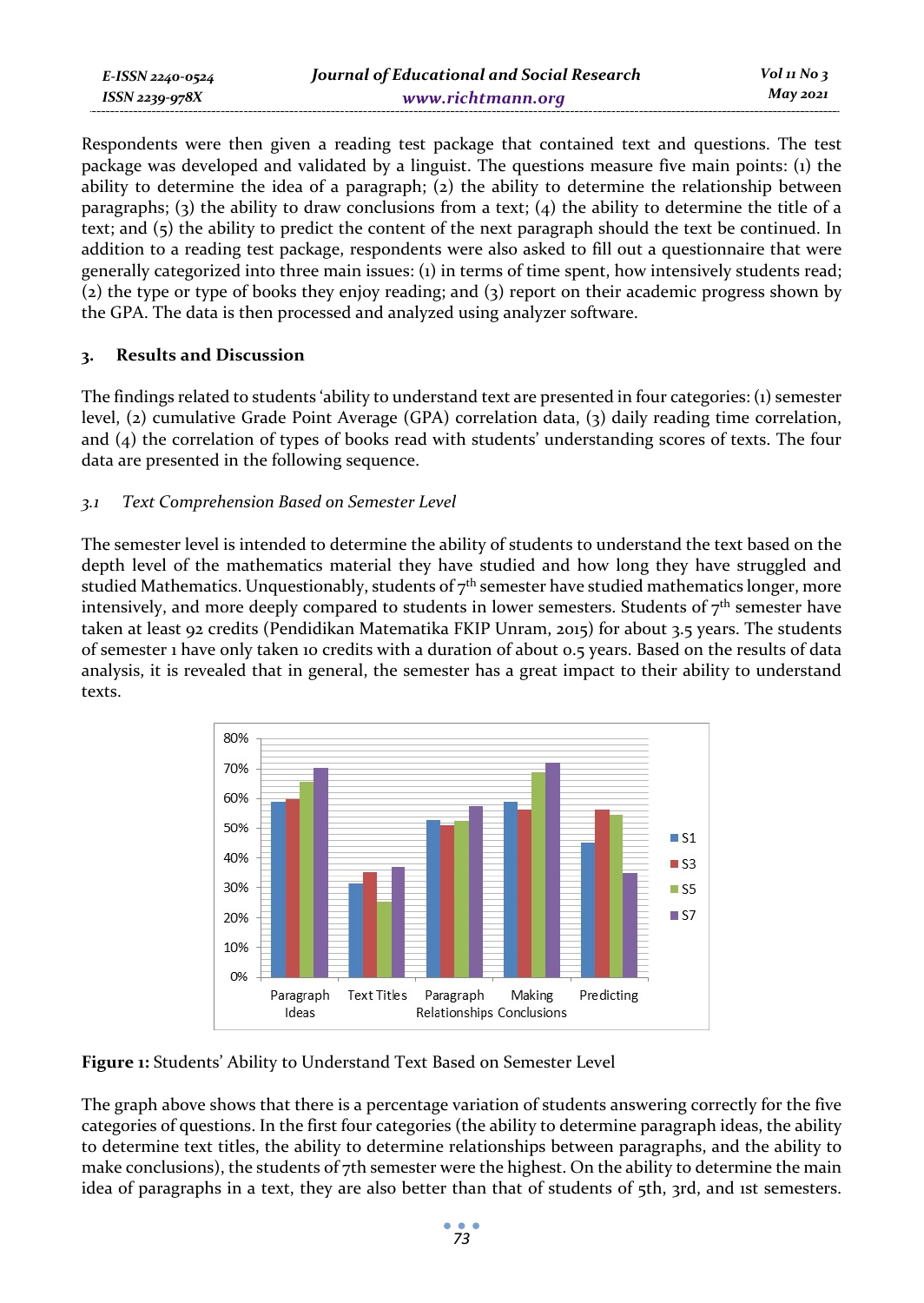| E-ISSN 2240-0524 | Journal of Educational and Social Research | $Vol$ 11 No 3 |
|------------------|--------------------------------------------|---------------|
| ISSN 2239-978X   | www.richtmann.org                          | May 2021      |

Similarly, in ability to make conclusions from a text, the students of 7th semester have abilities that are better than the other. In terms of the ability to determine the relationship between paragraphs, the profile of the mathematics students' ability patterns is also relatively similar.

According to (Norfolk, 2003), mathematics builds logic and pattern recognition in brain. A person can have the skills of organizing problems and solving them through mathematical structures. The importance of the position of mathematics in helping to train humans to be able to think in stages and good systematics is one of the main bases, why humans must study mathematics (Hapipi et al., 2017).

According to Hapipi et al. (2017), the ability of mathematics students in the three components as described above was better than students from non-mathematics majors. This is also in line with research by Ramelan (2008) that the ability to understand texts is correlated with a person's deductive thinking ability, where the ability to think deductively is an ability needed in mathematics. Österholm (2005) also found that students who had studied mathematics more had better reading comprehension skills than students who had studied mathematics less.

In addition to learning math topics, studying mathematics is an activity of pattern recognition, observing structures, and testing them. This is as stated by Jarrett (1997) that learning mathematics is a process that involves observing patterns, testing predictions, and estimating results. Therefore, a systematic mathematical structure can train a person to actively recognize and understand any given text pattern and structure.

Although the ability to determine the title of a text and the ability to predict the next paragraph idea do not form a conclusive pattern, in the graph above it appears that there is an increase in students' ability to determine paragraph main ideas based on the comparison among semesters. Likewise, it appears in the ability to make conclusions and the ability to determine relationships between paragraphs. At this point, it is reasonable to state that there is a relationship between learning mathematics and students' ability to understand texts.

The opposite condition also applies, where the ability to read helps students in learning mathematics. Laily (2014) states that the ability to understand reading can affect a person's ability to solve math problems, which are usually packaged in the form of story problems. Jordan and Hanich (2003) also revealed that good reading and language skills help students understand certain topics in mathematics. Likewise, Pala and Narlı (2020) emphasized that students' ability to prove is also determined by their language skills.

#### *3.2 Text Comprehension Based on The Academic Achievement Index*

Grade Point Average (GPA) is often a measure of a student's ability in the field they are studying, so that the higher a person's GPA, it indicates that the student is better at mastering the material being studied. However, this GPA level did not show any relationship with the level of students' ability to understand the text. This is as shown in the following analysis results.

| <b>Correlations</b>        |                     |            |                            |  |
|----------------------------|---------------------|------------|----------------------------|--|
|                            |                     | <b>GPA</b> | <b>Texts Understanding</b> |  |
|                            | Pearson Correlation |            | .131                       |  |
| <b>GPA</b>                 | Sig. (2-tailed)     |            | .094                       |  |
|                            | N                   | 164        | 164                        |  |
|                            | Pearson Correlation | .131       |                            |  |
| <b>Texts Understanding</b> | Sig. (2-tailed)     | .094       |                            |  |
|                            | N                   | 164        | 164                        |  |

**Figure 2:** Correlation between GPA and the Ability to Understand Text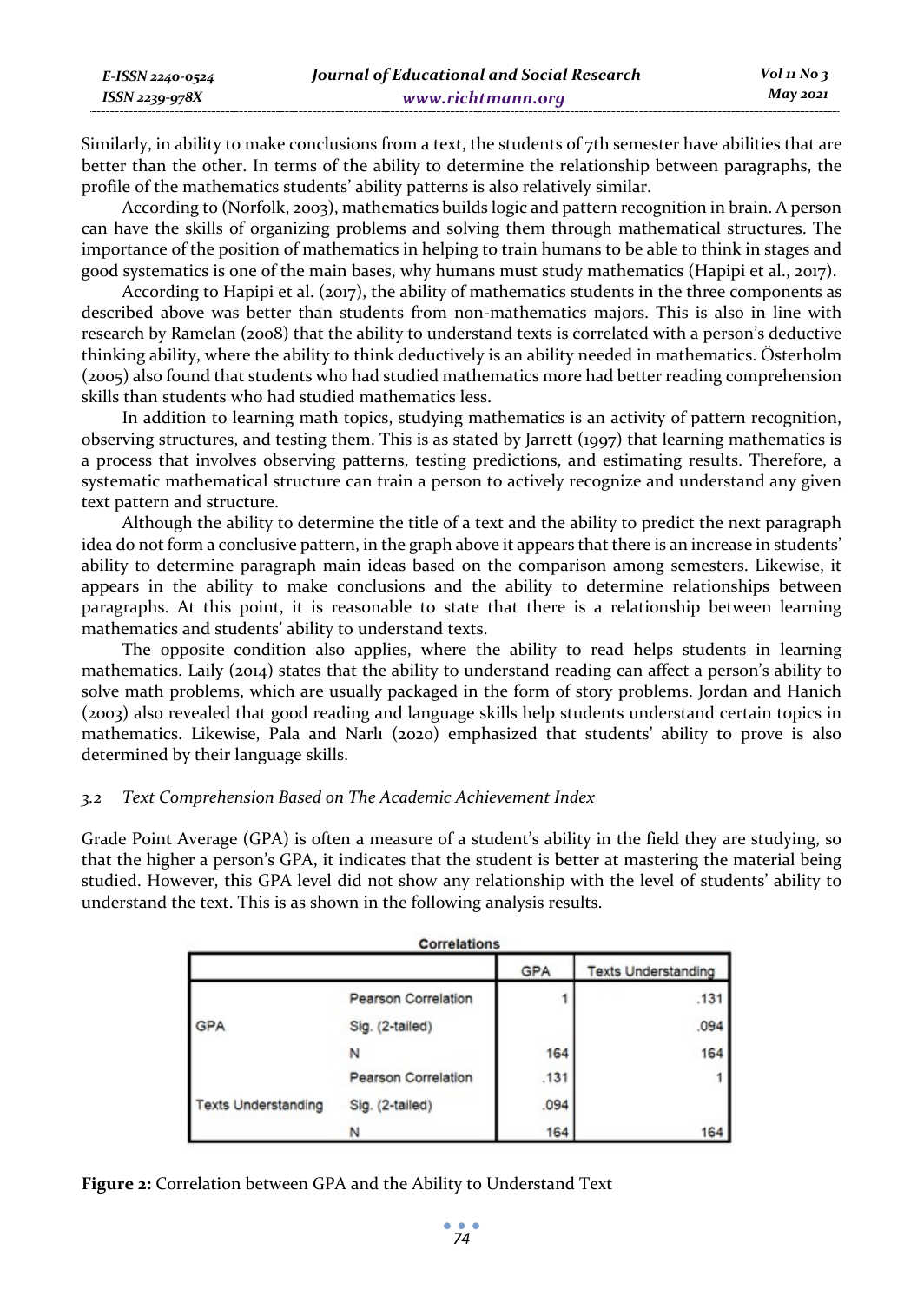From the chart above, it can be seen that the significance value of the results of the two-variable correlation analysis is 0.94 which is much greater than the set value, namely 0.05, so that means there is no correlation between GPA and the ability of mathematics students to understand text. This is in accordance with Prijana and Rohman (2016), who found that students' GPAs were not related to their understanding of a text. The GPA data analysis was carried out on 164 samples because 52 students of semester 1 were not analyzed since at the time data collection was carried out, their scores did not exist.

# *3.3 Text Comprehension Based on the Average Daily Reading Time*

It is generally understood that a person's ability to understand text is also influenced by how usual/how long the person does reading activities. The longer or the more accustomed a person is in reading, the easier it will be for him to understand the text being read. Frank Hatt (in Prijana & Rohman, 2016) states that the time spent learning by reading is a determining factor in understanding reading. Tantri (2016) also revealed that the more accustomed students to reading, the easier it will be to understand a reading.

However, this does not seem to be the case for mathematics students. The results of the following analysis indicate that the length of time to read per day is unrelated to the student's ability to understand the text. Data analysis was performed using Spearman analysis for categorical data with ordinal scale (non-parametric correlation). Therefore, before being analyzed, the data of the students' ability to understand the text were first modified into an ordinal scale.

| <b>Correlations</b> |                            |                                |                        |                                  |
|---------------------|----------------------------|--------------------------------|------------------------|----------------------------------|
|                     |                            |                                | Texts<br>Understanding | Time for<br><b>Reading Daily</b> |
| Spearman's rho      | <b>Texts Understanding</b> | <b>Correlation Coefficient</b> | 1.000                  | $-066$                           |
|                     |                            | Sig. (2-tailed)                |                        | .334                             |
|                     |                            | N                              | 216                    | 216                              |
|                     | Time for Reading Daily     | <b>Correlation Coefficient</b> | $-0.066$               | 1.000                            |
|                     |                            | Sig. (2-tailed)                | .334                   |                                  |
|                     |                            |                                | 216                    | 216                              |

**Figure 3:** Correlation of Daily Reading Time with Ability to Understand Text

The results above indicate that the value of the data correlation significance is 0.334 which is greater than 0.05, so this means it cannot be said that the length of daily reading time has a relationship with the ability of mathematics students to understand text.

# *3.4 Text Comprehension Based on The Book-Type Preferences*

Another factor that was explored in this study was the type of books students usually read. Does the habit of reading books with certain types/genres affect the students' ability to understand text. There is an assumption that the type of reading that is usually read affects the structure of one's thinking. This is consistent with what Shofiah (2017) stated that the choice of reading text or type of reading will affect one's cognitive development.

In addition, the type of reading also affects a person's reading speed and the understanding of written content. In some conditions, a person can read quickly to understand the essence of a reading, in which case the type of reading also affects (BBC News Indonesia, 2019). Amalia (2017) also reveals that the reading speed of students depends on the type of reading and the level of difficulty of the text.

However, the findings of this study indicate that the type/genre of books that are commonly read is not related to the ability of mathematics students to understand the text. Data analysis was performed using Spearman correlation analysis for categorical data, as shown below.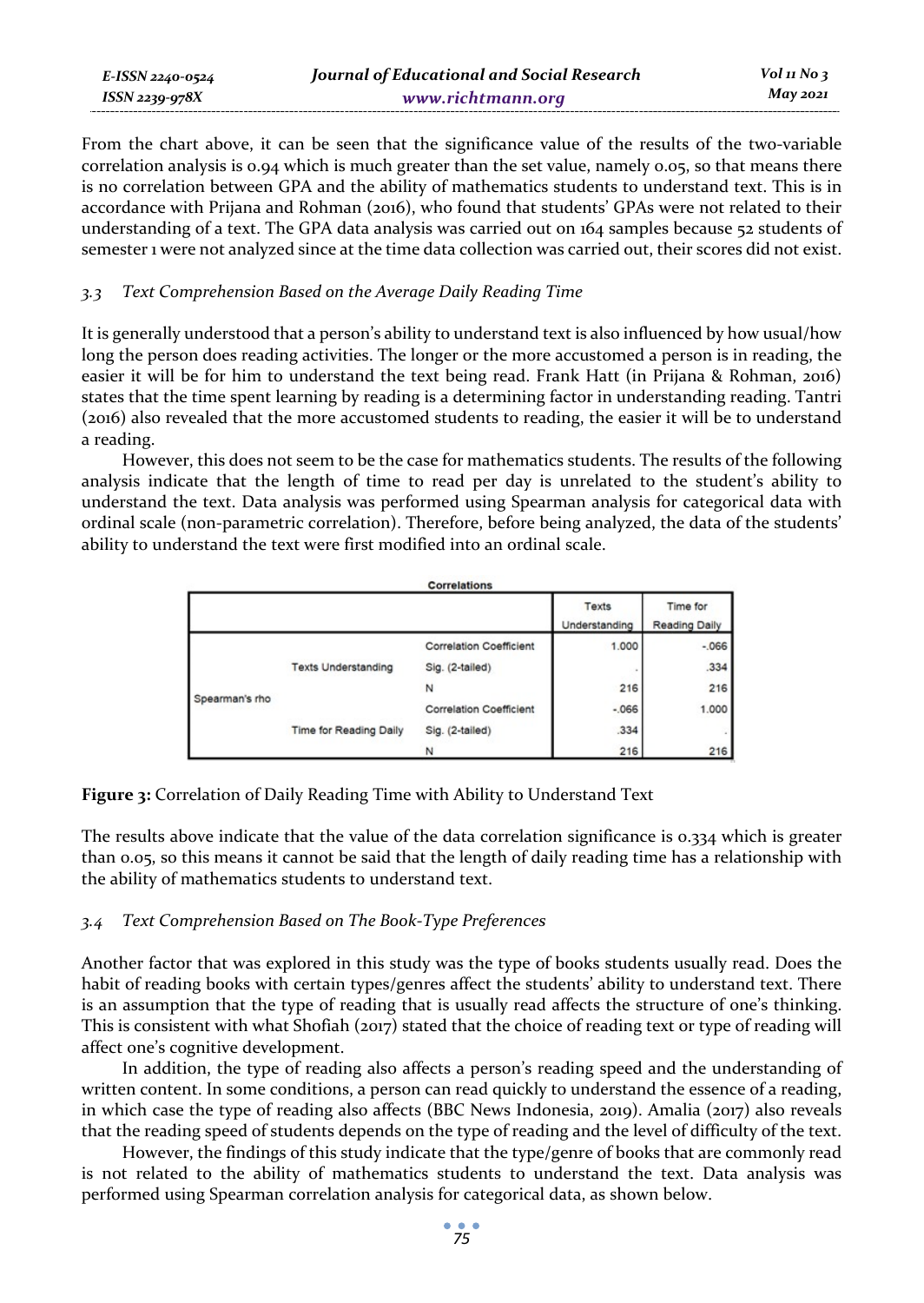|                |                            |                                | Texts<br>Understanding | Books Type |
|----------------|----------------------------|--------------------------------|------------------------|------------|
| Spearman's rho |                            | <b>Correlation Coefficient</b> | 1.000                  | .034       |
|                | <b>Texts Understanding</b> | Sig. (2-tailed)                |                        | .619       |
|                |                            | N                              | 216                    | 216        |
|                | <b>Books Type</b>          | <b>Correlation Coefficient</b> | .034                   | 1.000      |
|                |                            | Sig. (2-tailed)                | .619                   | $\sim$     |
|                |                            | N                              | 216                    | 216        |

**Figure 4:** Correlation of Book-Types and Ability to Understand Text

From the results above, it can be seen that the significance value of the correlation between the types of books commonly read and the mathematics students' ability to understand text is 0.619, which is greater than 0.05, it, can be concluded that the two variables have no correlations.

#### **4. Conclusion**

There are some conclusions based on the results of this study. Firstly, there is a relationship between learning mathematics and students' ability to understand texts. The longer and deeper students study mathematics, the better their ability to determine paragraph ideas, the ability to determine relationships between paragraphs, and the ability to make conclusions in a text. However, this does not apply to the ability to determine the title of a text, as well as the ability to make content predictions for the next paragraph. On the other hand, the GPA and reading habits were not related to the level of students' ability to understand texts. Likewise, the type of books students read had no relationship with their ability to understand texts.

# **References**

- Amalia, F. N. (2017). Kemampuan membaca pemahaman mahasiswa. *Seminar Nasional Pendidikan Bahasa Indonesia Universitas Sriwijaya*, *1*(1), 42–54.
- Andanik, R. T., & Fitrianawati, M. (2018). Pengaruh keterampilan membaca pemahaman terhadap kemampuan pemecahan soal cerita matematika siswa kelas v sekolah dasar. *Jurnal Fundadikdas (Fundamental Pendidikan Dasar)*, *2*(2), 40–46. https://doi.org/10.12928/fundadikdas.v2i2.836
- Atasoy, E., & Baki, A. (2020). Investigation of students' cognitive learning in mathematics lessons supported with writing activities. *Turkish Journal of Computer and Mathematics Education*,  $n(2)$ , 528-583. https://doi.org/10.16949/turkbilmat.703648
- Baber, R. L. (2011). Language of mathematics: utilizing math in practice. Unites States of America: John Wiley & Sons.
- BBC News Indonesia. (2019). Trik agar anda bisa membaca cepat sekaligus memahami isi bacaan. Retrieved January 3, 2021, from https://www.bbc.com/indonesia/vert-fut-50722558
- Bergqvist, E., Theens, F., & Österholm, M. (2018). The role of linguistic features when reading and solving mathematics tasks in different languages. *Journal of Mathematical Behavior*, 1–15. https://doi.org/10.1016/j.jmathb.2018.06.009
- Chow, J. C., & Ekholm, E. (2018). Language domains differentially predict mathematics performance in young children. *Early Childhood Research Quarterly*, 1–8. https://doi.org/10.1016/j.ecresq.2018.02.011
- Fang, Z., & Chapman, S. (2020). Disciplinary literacy in mathematics: One mathematician's reading practices. *Journal of Mathematical Behavior*, *59*, 100799. https://doi.org/10.1016/j.jmathb.2020.100799
- Fite, G. (2002). Reading and math: what is the connection? a short review of the literature. *Kansas Science Teacher*.
- Hapipi, Azmi, S., Sripatmi, & Amrullah. (2017). The relation between learning mathematics and students' competencies in undesrtanding texts. *AIP Conference Proceedings*, *1868*(August), 050012. https://doi.org/10.1063/1.4995139
- Jamison, R. E. (2000). Learning the language of mathematics. *Language and Learning Across the Disciplines*, *4*(1), 45–54.